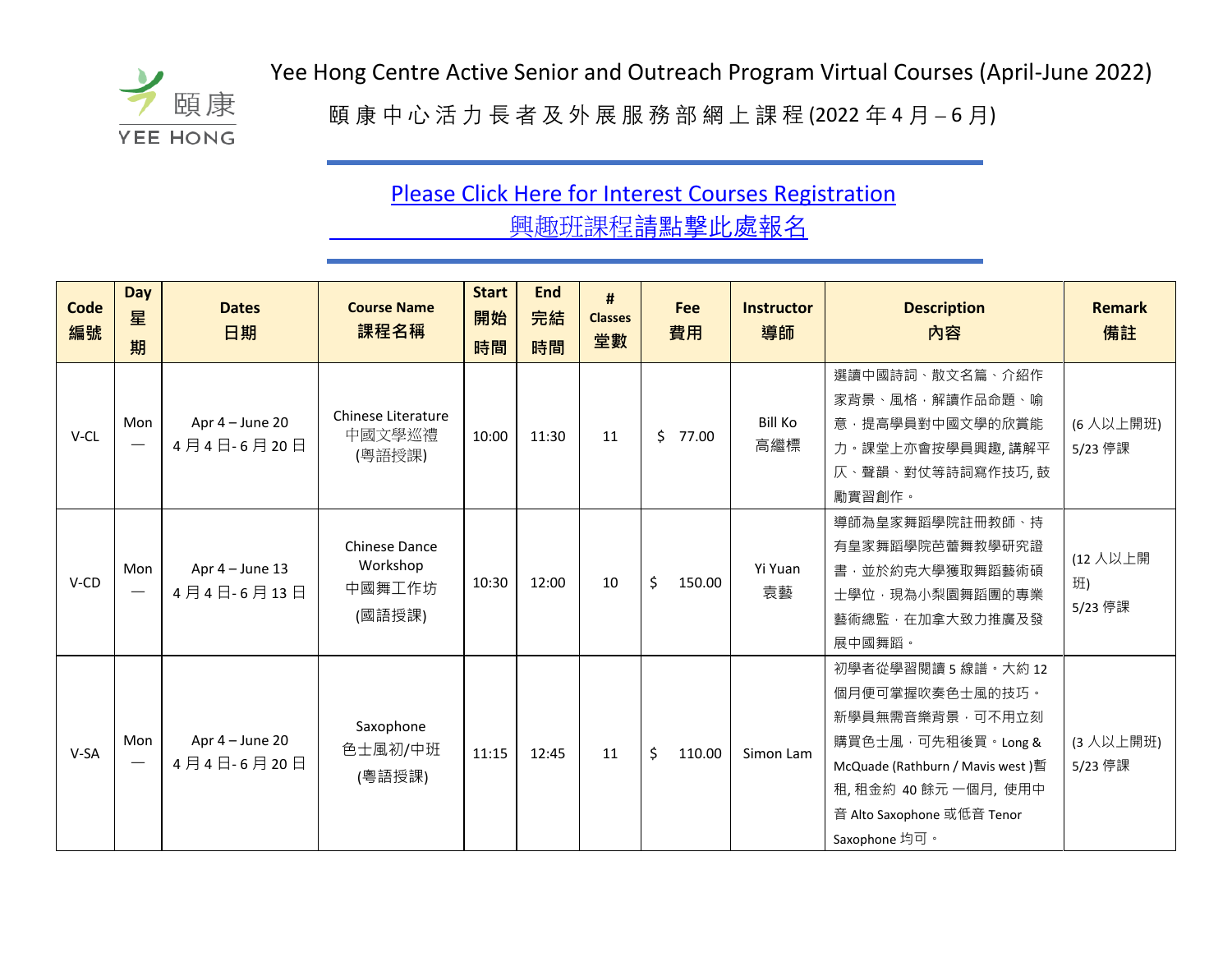| $V-KB$  | Mon                             | Apr $4 -$ June 20<br>4月4日-6月20日                                           | Keyboard<br>(Intermediate-<br>Advance)<br>手提電子琴<br>中/高班<br>(粵語授課) | 2:00  | 3:30  | 10 | \$<br>110.00 | Lilian Chow<br>周吳美芳         | 學習彈奏較複雜的歌曲,加強低音<br>和弦的運用·介紹利用電子琴各項<br>功能·充分在歌曲中的運用·以增<br>加彈奏歌曲的氣氛及效果。並學習<br>更多不同音階訓練及以不同的伴奏<br>形式練習,並有合奏、獨奏和伴奏<br>訓練等。                    | (10 人以上開<br>班 · 名額 15 人;<br>如有 20 人報<br>名 · 會加 30分<br>鐘上課時間)<br>4/18, 5/23 停課 |
|---------|---------------------------------|---------------------------------------------------------------------------|-------------------------------------------------------------------|-------|-------|----|--------------|-----------------------------|-------------------------------------------------------------------------------------------------------------------------------------------|-------------------------------------------------------------------------------|
| V-DP    | Tue<br>$\overline{\phantom{0}}$ | Apr 5- June 21<br>4月5日-6月21日                                              | Digital Photography<br>數碼攝影<br>(粵語授課)                             | 10:30 | 12:00 | 12 | \$<br>72.00  | David Tsoi                  | 有否發現, 明明拍攝同一的地方,<br>拍出來的照片就是跟人家不一樣?<br>其實,你並不是沒有美感,只是沒<br>有用對技巧而已·在課程中,除了<br>能夠進一步學習到用相機/手機的構<br>圖技巧以及拿捏光影角度之外,還<br>可學習到不同類型的拍攝及色彩運<br>用。 | (6人以上開班)                                                                      |
| $V-SG1$ | Tue                             | 新<br>Apr 5- June 21<br>4月5日-6月21日                                         | Golden Oldies<br>Level 1<br>金曲齊齊唱初班<br>(粵語授課)                     | 10:00 | 11:15 | 12 | \$<br>84.00  | Carol Leung                 | 卡拉 OK 形式學唱流行金曲。                                                                                                                           | (6人以上開班)                                                                      |
| $V-SG2$ | Tue<br>$\overline{\phantom{m}}$ | Apr 5- June 21<br>4月5日-6月21日                                              | Golden Oldies<br>Level 2<br>金曲齊齊唱中班<br>(粵語授課)                     | 11:30 | 1:00  | 12 | \$<br>84.00  | Carol Leung                 | 卡拉 OK 形式學唱流行金曲。                                                                                                                           | 只收舊生                                                                          |
| V-CW    | Tue                             | April 5 & 19<br>May 3 & 17<br>June 7, 21<br>4月5,19日<br>5月3,17日<br>6月7,21日 | Chat for Wellness<br>談談笑笑<br>補安康<br>(粵語授課)                        | 2:00  | 3:30  | 6  | \$<br>30.00  | Carol Leung                 | 每月二次聚會,交流保健心得。介<br>紹容易做又可以幫助治理小毛病的<br>穴位·利用穴位健身及食物相配<br>等。                                                                                | (6人以上開班)                                                                      |
| $V-SL1$ | Wed<br>$\equiv$                 | April 6-June 22<br>4月6日-6月22日                                             | Live Music Singing<br>Class Level 1<br>金曲演唱班初班<br>(粵語授課)          | 9:30  | 10:45 | 12 | \$<br>96.00  | Carol &<br>Herrick<br>Leung | 電子琴伴奏,學習拍子,唱歌技<br>巧·運氣呼吸。                                                                                                                 | 只收舊生                                                                          |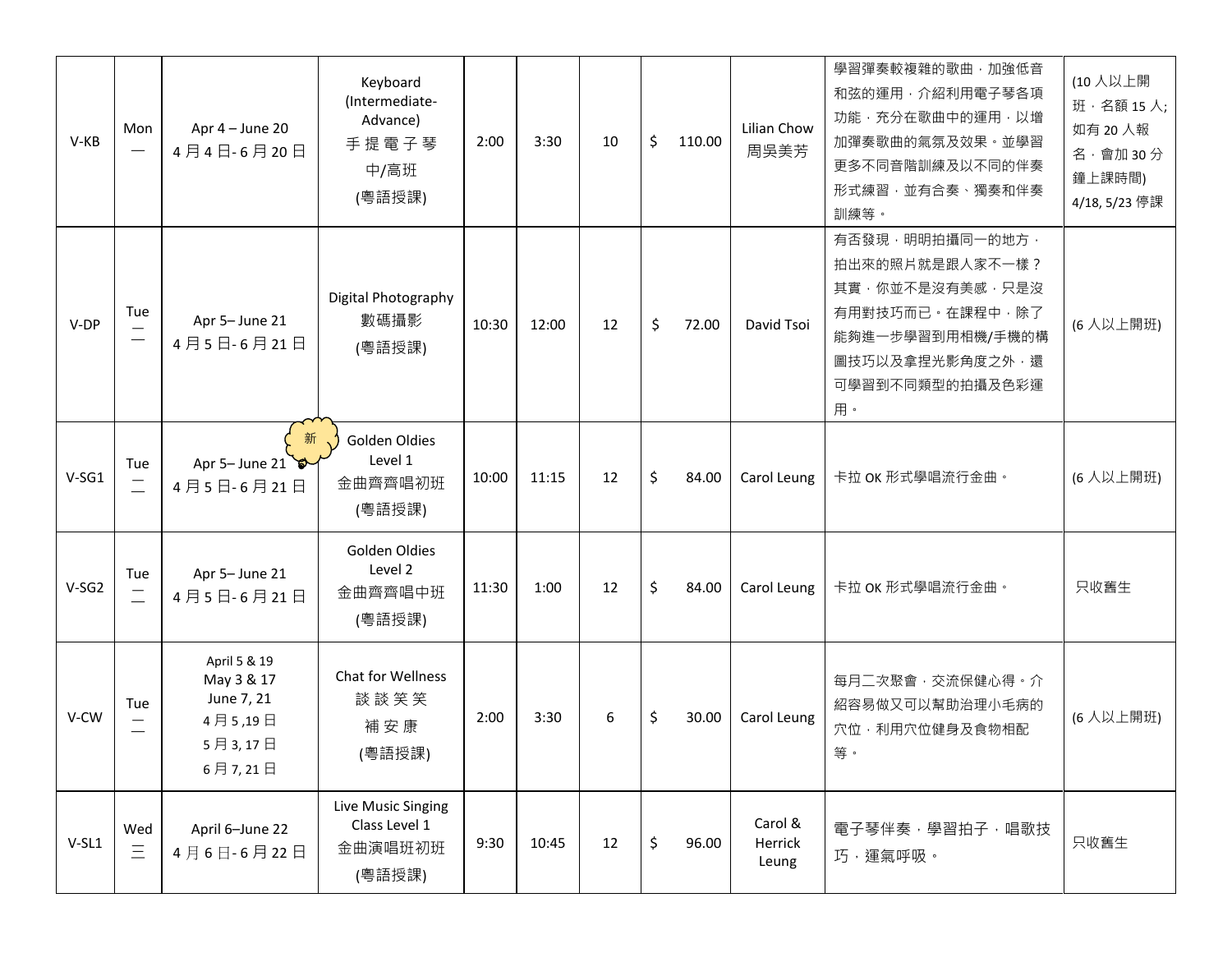| $V-SL2$ | Wed<br>$\equiv$ | April 6-June 22<br>4月6日-6月22日              | Live Music<br>Singing Class Level 2<br>金曲演唱班中班<br>(粵語授課)                                  | 11:00 | 12:30 | 12 | \$<br>96.00 | Carol &<br>Herrick<br>Leung | 電子琴伴奏,學習拍子,唱歌技<br>巧,運氣呼吸。                                                                                                                                                                 | 只收舊生      |
|---------|-----------------|--------------------------------------------|-------------------------------------------------------------------------------------------|-------|-------|----|-------------|-----------------------------|-------------------------------------------------------------------------------------------------------------------------------------------------------------------------------------------|-----------|
| $V-RT$  | Wed<br>$\equiv$ | April 6-June 22<br>4月6日-6月22日              | Refresher class:<br>Stretching &<br><b>Tapping Exercise</b><br>拉筋拍打操<br>(練習班)<br>(國/粵語授課) | 9:45  | 10:45 | 12 | \$<br>42.00 | Min Liu<br>劉敏               | 適合舊同學參加,由導師帶領學<br>員一同練習。                                                                                                                                                                  | (6 人以上開班) |
| V-MP    | Wed<br>$\equiv$ | April 6-June 22<br>4月6日-6月22日              | Learn mandarin<br>by poem<br>詩詞朗誦學國語<br>(國語授課)                                            | 11:00 | 12:15 | 12 | \$<br>72.00 | Liu Min<br>劉敏               | 朗誦詩詞好處其一,增加記憶,<br>预防老年痴呆症。其二, 朗誦過<br>程詩詞的韻律和節奏,可以增加<br>五臟六腑的氣息鼓盪,使我们的身<br>體得到鍛練.其三,提高審美能<br>力, 優美的詩文蕴含着深厚的文<br>化和哲理,在朗誦詩詞過程中,<br>可以使精神和心裡得到豐富·其<br>四,增加自信心,詩文的正氣,<br>正能量,可以堅定信念,克服困<br>難。 | 只收舊生      |
| $V-DR$  | Wed<br>Ξ        | April 6-May 25<br>4月6日-5月25<br>$\boxminus$ | <b>Sketch Drawing</b><br>鉛筆素描班<br>(粵語授課)                                                  | 2:00  | 3:15  | 8  | \$<br>72.00 | Pinkie Hung                 | 素描不單止培養藝術感覺,亦讓<br>人放鬆心情。學習使用基本工<br>具·線條與空間,明暗層次,立<br>體面形結構, 光線投影技巧, 構<br>圖組合,靜物繪圖設計等。自備<br>HB 鉛筆, 橡皮擦及白紙畫本。<br>歡迎對素描有興趣的初學者參<br>加。                                                        | 舊生優先      |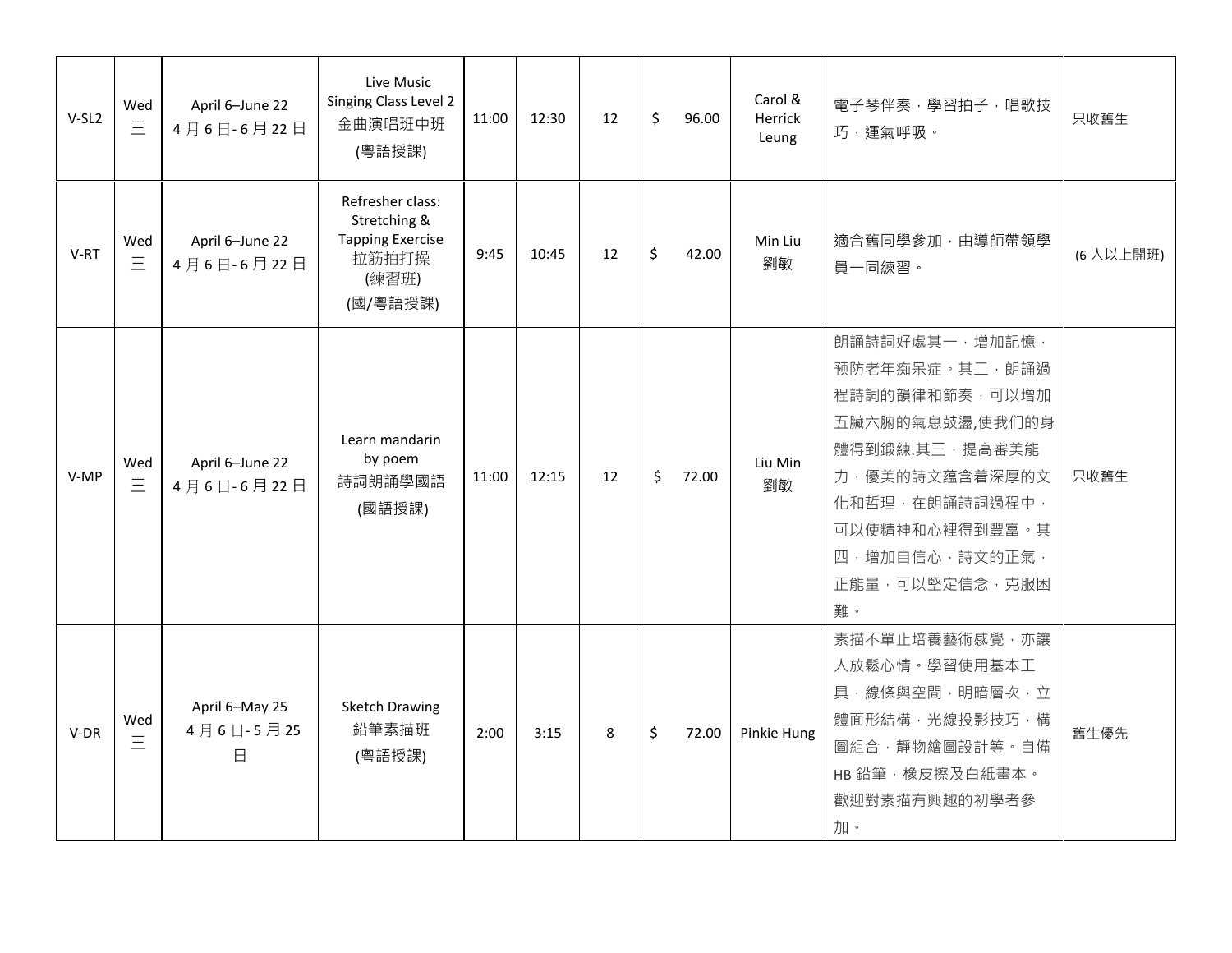| V-HQ | Wed<br>Ξ  | April 6-June 22<br>4月6日-6月22日      | <b>Health Qigong</b><br>健身氣功班<br>(國/粵語授課)                             | 5:30  | 6:30  | 12 | \$<br>84.00 | Min Liu<br>劉敏 | 健身氣功是中國健身氣功協會根<br>據中華遠古時期人們養身鍛煉方<br>法和調心、調息、調身原理方法<br>而創編,<br>集中學習八段錦,五禽戲,易筋經,<br>六字訣和馬王堆導引術。                     | (6人以上開班) |
|------|-----------|------------------------------------|-----------------------------------------------------------------------|-------|-------|----|-------------|---------------|-------------------------------------------------------------------------------------------------------------------|----------|
| V-RH | Thur<br>四 | April 7-June 23<br>4月7日-6月23日      | Refresher class:<br><b>Health Qigong</b><br>健身氣功<br>(練習班)<br>(國/粵語授課) | 9:25  | 10:25 | 12 | \$<br>42.00 | Min Liu<br>劉敏 | 適合舊同學參加,由導師帶領學<br>員一同練習。                                                                                          | (6人以上開班) |
| V-TA | Thur<br>四 | April 7-June 23<br>4月7日-6月23日      | Stretching &<br><b>Tapping Exercise</b><br>拉筋拍打操<br>(國/粵語授課)          | 10:30 | 11:30 | 12 | \$<br>84.00 | Min Liu<br>劉敏 | 拉筋拍打操的特點是將伸展拉筋<br>與穴位拍打的結合,通過一拉筋和<br>一拍打,二者交替,使習練達到骨<br>正筋柔舒活經絡的作用,同時它對<br>於排毒養顏,保持身體柔韌和抗衰<br>老都有很好的效果。           | (6人以上開班) |
| V-MD | Thur<br>Щ | 新<br>April 7-June 23<br>4月7日-6月23日 | Mandarin in daily<br>life<br>日常生活普通話<br>(國語授課)                        | 11:45 | 1:00  | 12 | \$<br>72.00 | Min Liu<br>劉敏 | 將學國語融入生活的場景中,如<br>超市、商場、餐館、理髮店<br>等,透過學習拼音及反覆練習,<br>做到能聽能講, 在日常生活中溝<br>通得更暢順。                                     | (6人以上開班) |
| V-TC | Thur<br>四 | April 7-June 23<br>4月7日-6月23日      | Seated Tai Chi<br>楊家坐式 24 式<br>太極拳<br>(國/粵語授課)                        | 2:00  | 3:00  | 12 | \$<br>84.00 | Min Liu<br>劉敏 | 楊家坐式 24 式太極拳, 是在傳<br>统楊家太極拳的基礎上創编的,<br>功法著重練身,練氣,練意。練<br>身可以暢通經络,血管,淋巴,<br>促進血液循環。功法簡單易學,<br>動作範圍小,只是坐在凳子上進<br>行。 | (6人以上開班) |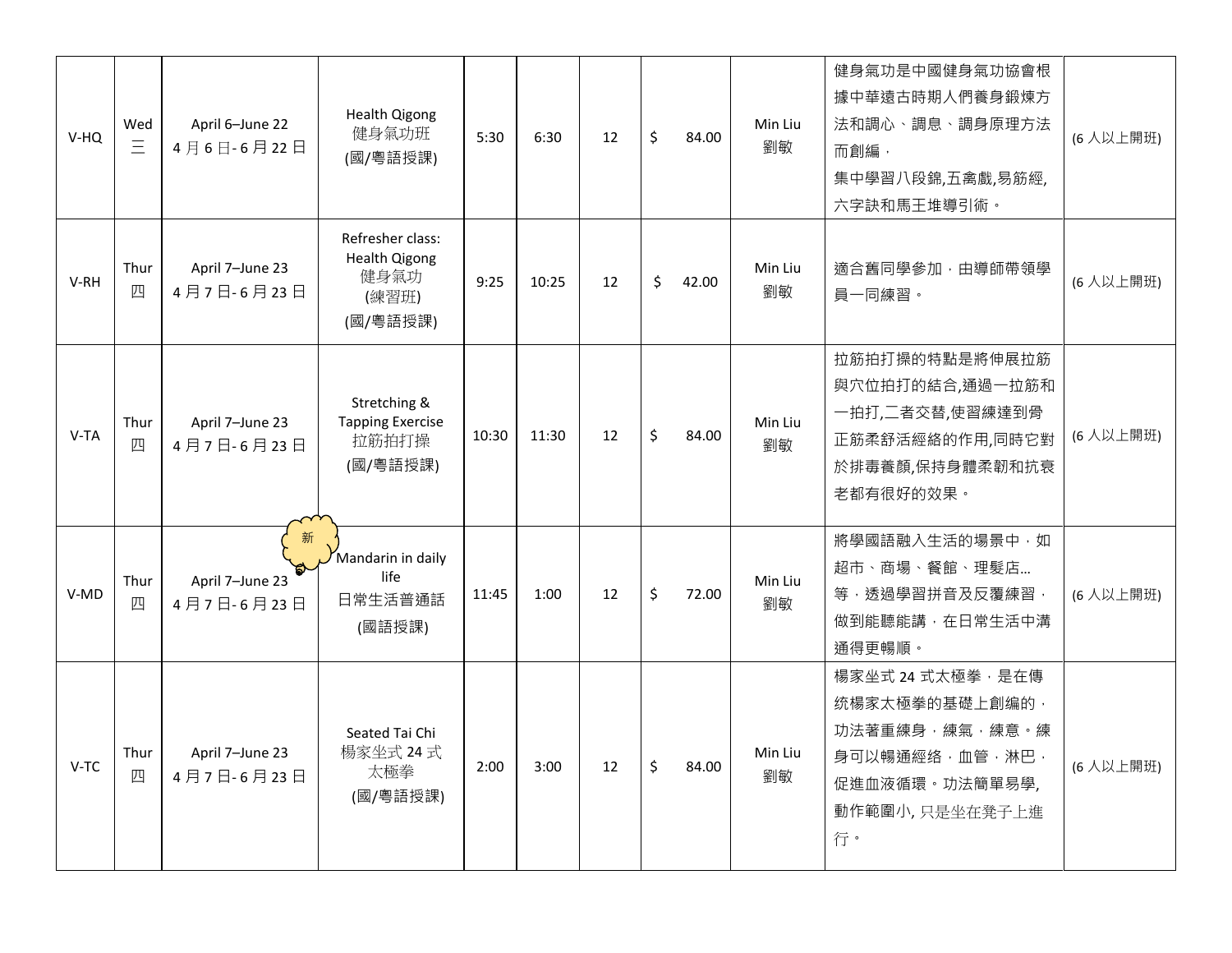| $V-FB$ | Thur<br>四 | 新<br>April 7-June 9<br>4月7日-6月9日    | <b>Flipbook Production</b><br>電子書製作<br>(粵語授課)  | 10:30 | 11:30 | 10 <sup>1</sup> | \$<br>70.00  | Phillip Ho            | 想將你的私人珍藏文章、相片、心<br>得與家人及他人分享嗎?齊來學做<br>一本屬於自己的電子書,學習排版,<br>放入插圖,將文字放在圖片上,使用<br>hyperlink, 使讀者看到 YouTube 上的<br>影片, 製成一本可掀頁的書, 上載該<br>書到網頁等 。<br>電子書製作用途廣泛,請點擊連<br>結,以作參巧。 | (6人以上開<br>班)<br>請點擊此處觀<br>看範本<br>畫冊1<br>畫冊 2 |
|--------|-----------|-------------------------------------|------------------------------------------------|-------|-------|-----------------|--------------|-----------------------|-------------------------------------------------------------------------------------------------------------------------------------------------------------------------|----------------------------------------------|
| $V-SI$ | Fri<br>五  | April 8-June 17<br>4月8日-6月17日       | Singing Technique<br>歌唱技巧<br>(粵語授課)            | 12:00 | 1:15  | 10              | \$<br>90.00  | Monie<br>Leung<br>梁敏莉 | 集中教授唱歌"技巧", 包括氣息<br>的運用和控制喉頭正確位置、共<br>鳴訓練、正確發聲與咬字、歌唱<br>姿勢等方面的技術練習·                                                                                                     | (6人以上開班)<br>4/15 停課                          |
| V-ST   | Fri<br>五  | April 22-June 24<br>4月22日-6月24<br>日 | <b>Singing Training</b><br>歌唱訓練<br>(粵語授課)      | 2:00  | 4:00  | 10              | \$<br>110.00 | Lilian Chow<br>周吳美芳   | 適合已識閱讀樂譜和有歌唱經驗<br>的學員, 導師會選用一些較為複<br>雜的歌曲,使學員能夠進修音<br>準,擴闊音域,氣息運用和對節<br>拍更準確, 從而在演繹歌曲時更<br>能掌握所學的技巧和增加信心。                                                               | (10人以上開<br>班,<br>名額 20 位)<br>只收舊生            |
| V-RR1  | Tue       | April 12-May 31<br>4月12日-5月31<br>日  | Video review:1<br>錄像重温:<br>紅樓夢導賞(上)<br>(粵語播放)  | 2:15  | 3:45  | 8               | \$<br>40.00  | <b>Bill Ko</b><br>高繼標 | 紅樓夢作者究竟是誰?人物命名<br>中隱藏著甚麼密碼?是一齣愛情<br>悲劇還是另有隱喻?薄命司的判<br>詞如何揭示十二金釵的命運?導                                                                                                    | (4人以上開班)                                     |
| V-RR2  | Fri<br>五  | April 22-June 10<br>4月22日-6月10<br>日 | Video review: 2<br>錄像重温:<br>紅樓夢導賞(下)<br>(粵語播放) | 10:00 | 11:30 | 8               | \$<br>40.00  | <b>Bill Ko</b><br>高繼標 | 師將會加插紅劇歌曲,深入淺出<br>地帶領我們欣賞這部中國偉大的<br>文學鉅著。<br>**歡迎新舊同學參加。                                                                                                                | 人數不限                                         |

[Please Click Here for Interest Courses Registration](https://forms.gle/FwUEY3TTMhVM5dGS6) 興趣班課程請點撃此處報名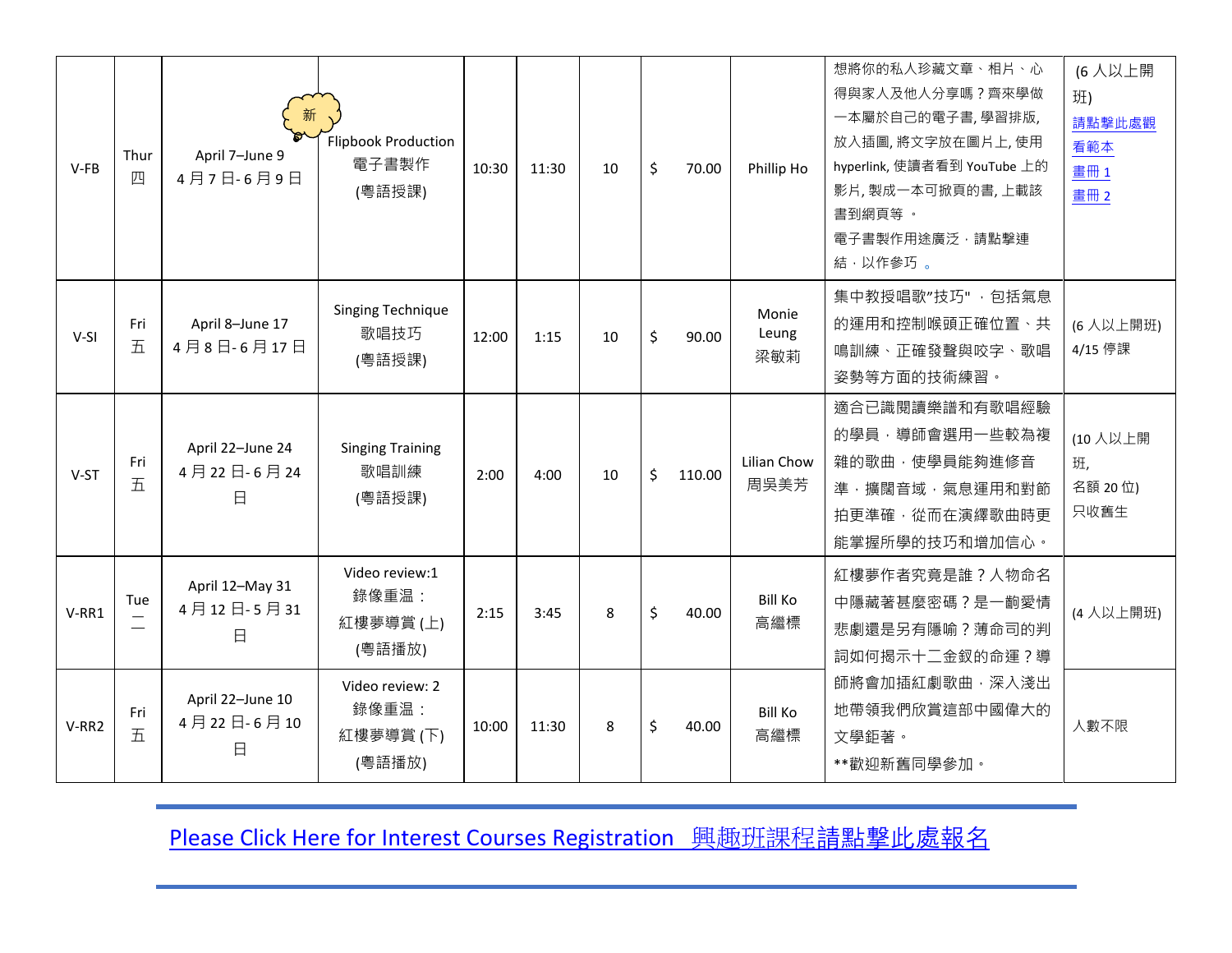

| <b>Dates</b><br>日期                              | <b>Day</b><br>星期 | <b>Topic</b><br>主題                                      | <b>Start</b><br>開始<br>時間 | <b>End</b><br>完結<br>時間 | <b>Speaker</b><br>講員          | <b>Description</b><br>內容             | <b>Remark</b><br>備註 |
|-------------------------------------------------|------------------|---------------------------------------------------------|--------------------------|------------------------|-------------------------------|--------------------------------------|---------------------|
| Mar 25<br>3月25日                                 | Fri<br>五         | Tax in 2021 年度報稅注意事項<br>(粵語)                            | 10:00                    | 11:30                  | 呂國聰先生<br>退休會計師                | 2021 年度報稅有什麼變化?報稅時有<br>什麼值得注意?省稅策略?  | 請按此處報名              |
| Apr 8<br>4月8日                                   | Fri<br>五         | Caring for a Person With Dementia<br>如何照顧失智症病患者<br>(粵語) | 10:30                    | 11:30                  | Isabella Tong<br>安省註冊社工       | 如何處理失智症患者的行為和心理症<br>狀, 介紹社區支援服務。     | 請按此處報名              |
| Apr 1, May 6,<br>June 3<br>4月1日<br>5月6日<br>6月3日 | Fri<br>五         | Chat With The Police<br>警民聊天室<br>(粵語)                   | 12:00                    | 1:00                   | 皮爾區警隊<br>譚卓周警官<br>(Harry Tam) | 一個警民溝通的互動平台,藉此與您<br>分享公共安全的事宜,有關警隊服務 | 請按此處報名              |
| May 20<br>5月20日                                 | Fri<br>五         | Chat With The Police<br>警民聊天室<br>(國語)                   | 12:00                    | 1:00                   | 皮爾區警隊<br>丁警官                  | 的問題都可隨便發問,無問題也可以<br>聽聽別人的問題來長知識!     | 請按此處報名              |



網上或實體課導師,平日日間時段教授,可分享個人專長或興趣 義工懂短片製作或剪輯技巧

有意服務社區人士,請聯絡 416-412-4571 內線 4610

或電郵 peter.lee@yeehong.com